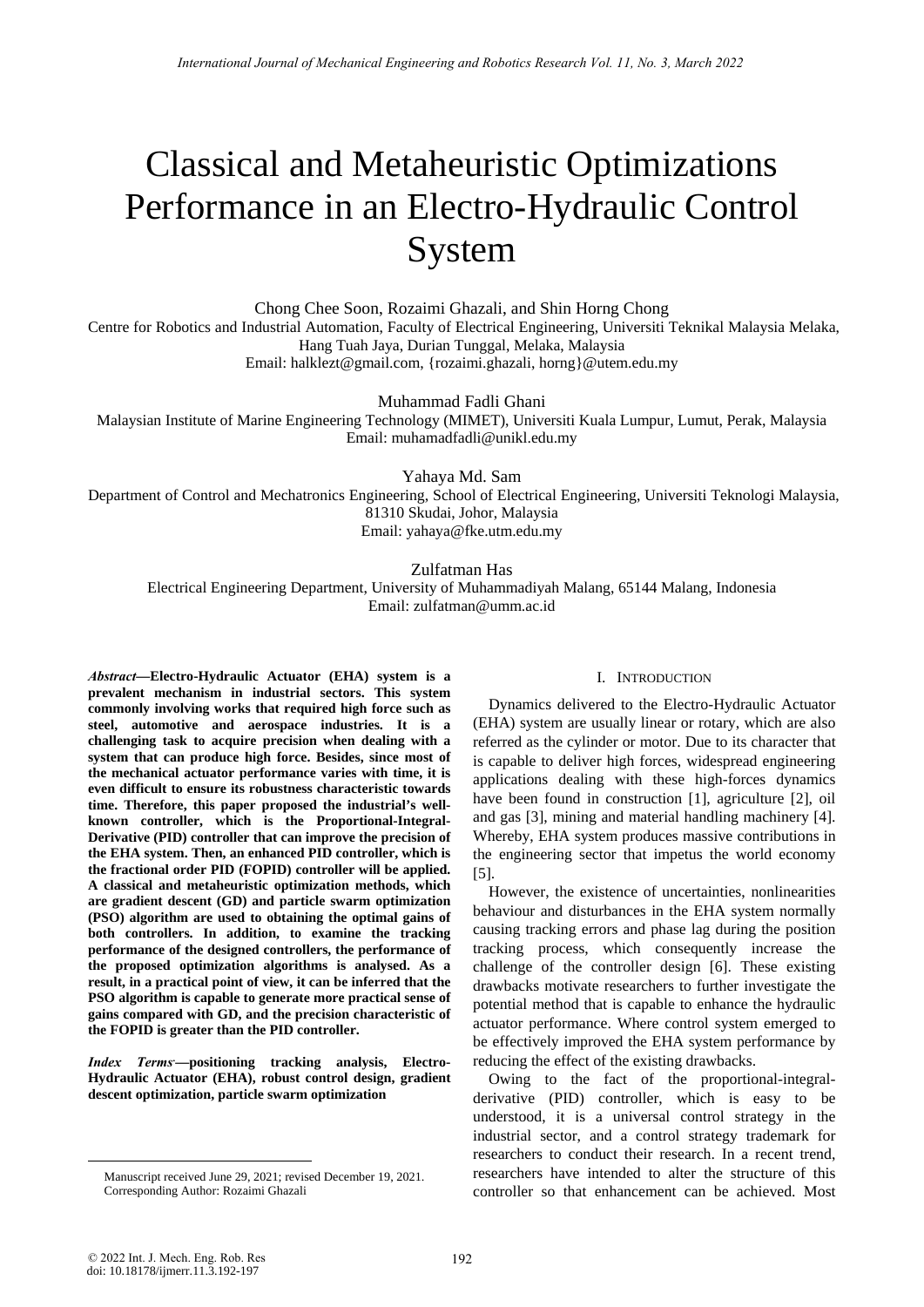common structures including gain-scheduling and fractional order that is evidence to be performed better than the conventional PID controller [7–10]. With the synthetization of computational optimization algorithms in these control strategies, great improvement has been obtained in the EHA system [11–13].

This paper addressing the tracking performance of the PID and FOPID controller in terms of error analysis implemented in the nonlinear EHA system. Both control parameters will be optimized using classical and metaheuristic algorithms, which are gradient descent (GD) and particle swarm optimization (PSO), respectively. Then, the controller performances are examined comprehensively in a simulation environment. The work will be implemented in hardware in a near future. The organizations of this paper are, the discussion of the system modelling, the optimization methods are first presented. Then, a comprehensive examination of the controller performances is carried out. Subsequently, the overall performances of both controllers implemented in the EHA system will be concluded.

### II. MODELLING AND OPTIMIZATION

#### *A. Modelling of the Electro-Hydraulic Actuator System*

In current work, proportional will be utilized in the experimental platform. The spool of the proportional valve is driven by the motor with a certain amount of torque as depicted in Fig. 1.



Figure 1. Common structure of EHA valve.

The torque of the motor is producing from the voltage,  $V<sub>v</sub>$  and generating the current,  $I<sub>v</sub>$  that produced mechanical motion of the spool valve, which can be expressed in equation (1).

$$
V_{\nu} = \frac{dl_{\nu}}{dt} L_c + R_c I_{\nu}
$$
 (1)

where  $L_c$  and  $R_c$  denote the inductance and the resistance, respectively.

A second-order differential equation is formed through the derivative of the electrical equation as indicated in equation (2).

$$
\frac{d^2x_v}{dt^2} + 2\xi_v \omega_v \frac{dx_v}{dt} + \omega_v^2 x_v = I_v \omega_v^2 \tag{2}
$$

where *ξ* and *ω* represent the damping ratio and the natural frequency of the spool valve.

The position of the proportional valve is considering to be centred that control the flow of the fluid, *Q* of the chamber. The equation of flow rate, *Q* in equation (3) consists of the proportional valve gain,  $K_v$  and the pressure difference,  $P<sub>v</sub>$  that affecting the position of the spool valve, *xv*.

$$
Q = K_{\nu} x_{\nu} \sqrt{\Delta P_{\nu}}
$$
 (3)

In each chamber, the characteristic of the fluid flow is denoted in (4) and (5) by neglecting the leakage effect that is uncertain to be occurred [14].

$$
Q_{1} = \begin{cases} K_{v1}x_{v}\sqrt{P_{s}-P_{1}} & ; x_{v} \ge 0, \\ K_{v1}x_{v}\sqrt{P_{1}-P_{r}} & ; x_{v} < 0, \end{cases}
$$
(4)

$$
Q_2 = \begin{cases} -K_{v2}x_v\sqrt{P_2 - P_r} & ; x_v \ge 0, \\ -K_{v2}x_v\sqrt{P_s - P_2} & ; x_v < 0, \end{cases}
$$
(5)

In the evolution of the EHA system, the pressure regulator is commonly equipped on the power pack. The operating pressure is thus can be limited by the regulator. The dynamics of the pump and the proportional valve forming the pressure as expressed in (6).

$$
P_s = \frac{\beta_e}{V_t} (Q_{pump} - Q_L) dt
$$
 (6)

where  $\beta_e$  is the bulk modulus of the fluid,  $V_t$  is the piping volume, which is connected between the pump and the proportional valve, *Qpump* is the constant flow rate from the pump volume, *QL* is the flow rate from the proportional valve volume.

It is well-known that most mechanical systems are highly nonlinear in nature, thus, an appropriate control strategy is necessary to compensate for the existing drawback. The discussion of the controller design has been done in [15]. By implementing an appropriate optimization approach, the prominent performance of the system is believed to be achieved.

#### *B. Gradient Descent Tuning Method*

Gradient Descent (GD) is a classical deterministic optimization algorithm, which is commonly executed by following the command, for instance starting conditions, path, procedures, and function. Randomness usually does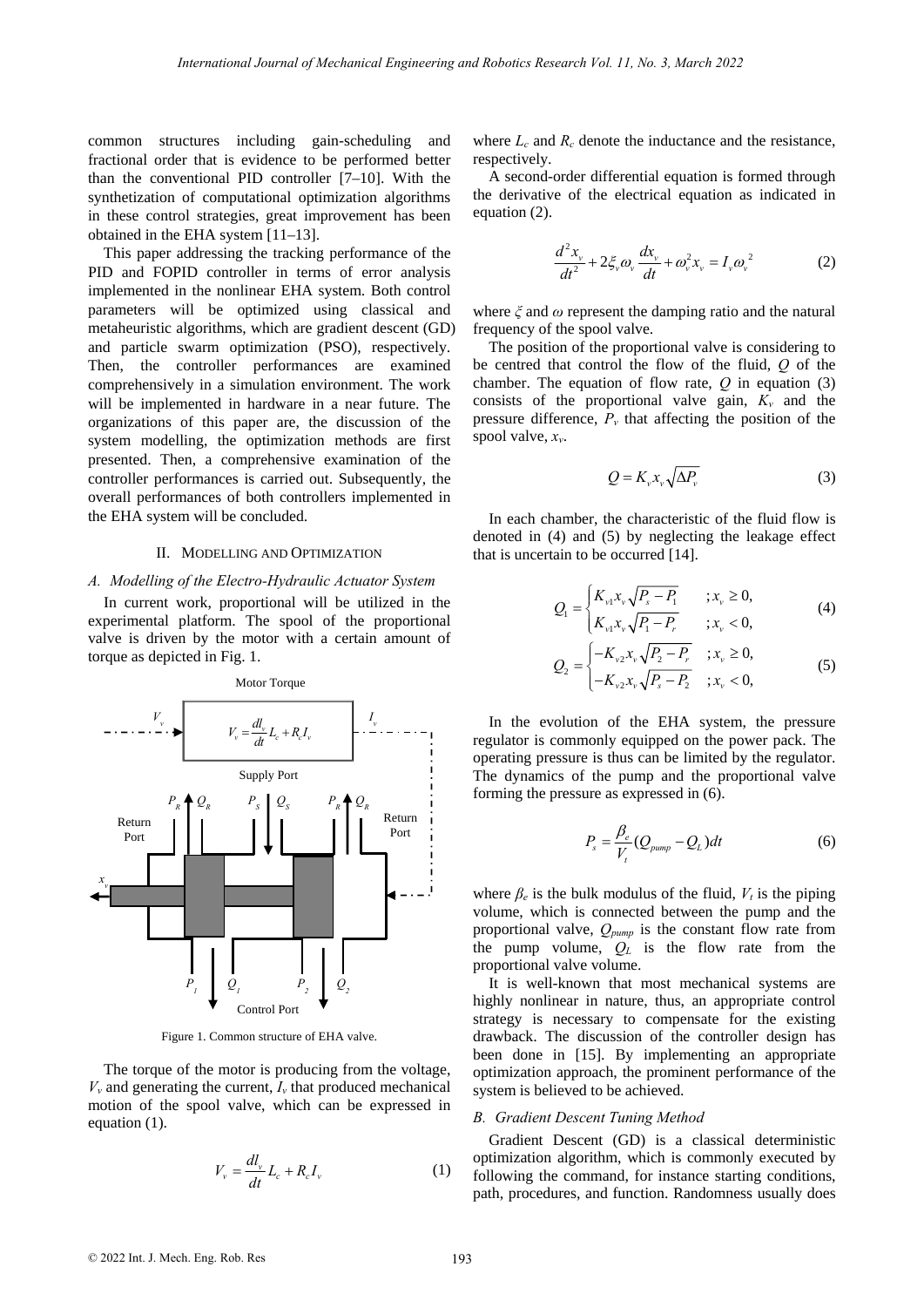not exist in deterministic algorithms [16].

Gradient ascent or descent is both implemented for maximization and minimization of such as financial profit, and error function, respectively. By comply with user command, GD executed and searching from the initial to the final nearest point of a particular function, with the different paths that consist of different step sizes as illustrated in Fig. 2.



Figure 2. Common process of the gradient descent classical deterministic optimization algorithm.

The value of a particular function is reduced at a very fast rate in a slope direction. Based on the stopping criteria such as the cost function that usually refer to means square error reached lower bound, iteration reached the maximum value, the process is repeated by referring to the equation (7).

$$
X_{i+1} = X_i - \lambda_i \nabla f(X_i) = X_i - \lambda_i g(X_i)
$$
 (7)

where for a particular function  $f(X)$ , the changes of the gradient operator  $\nabla$  is based on the step size of  $\lambda$ .  $\lambda$  is crucial that commonly varies over time to avoid the diverging phenomena. Commonly, the stable condition of *λ* leads to the following equation (8).

$$
f(X_{i+1}) \le f(X_i) \tag{8}
$$

The zigzag or orthogonal form of directional derivative depicted in Fig. 2 is formed based on equation (9).

$$
\frac{d}{d\lambda_i} f(X_{i+1})^T \cdot \frac{d}{d\lambda_i} X_{i+1} = -\nabla f(X_{i+1})^T g(X_i)
$$
 (9)

The initial setting of the GD required further study and analysis before the implementation to any system. In this article, the initial value of Ziegler-Nicholes as in [17] was adopted. An appropriate setting is necessary based on the end function of a particular system. The end function in the electro-hydraulic system including lifting, pressing, and clamping. Some of the end functions required fast convergence of this optimization algorithm. Some might require high precision. The setting that has been made might work in a simulation environment, but further performance inspection in the experimental environment is needed.

## *C. Particle Swarm Optimization*

Particle Swarm Optimization (PSO) is known to be uncomplicated and able to be applied to various applications [18]. Basically, the implementation of the PSO algorithm can be summarized as in Fig. 3.



Figure 3. Common process of the gradient descent classical deterministic optimization algorithm.

The searching will always start with randomly distributed position and velocity values on the wide range of searching area. All the particles will then share their velocity and position information obtained in every iteration. The particle will be updated with new velocity and position information based on the formula as stated below [19].

$$
v_{id}^{k+1} = v_{id}^k + c_1 rand_1^k (pbest_{id}^k - s_{id}^k) \cdots + c_2 rand_2^k (gbest_{id}^k - s_{id}^k)
$$
 (10)

$$
s_{id}^{k+1} = s_{id}^k + v_{id}^{k+1}
$$
 (11)

Searching will be ended when one of the criteria is fulfilled. The criteria are such as achievement of the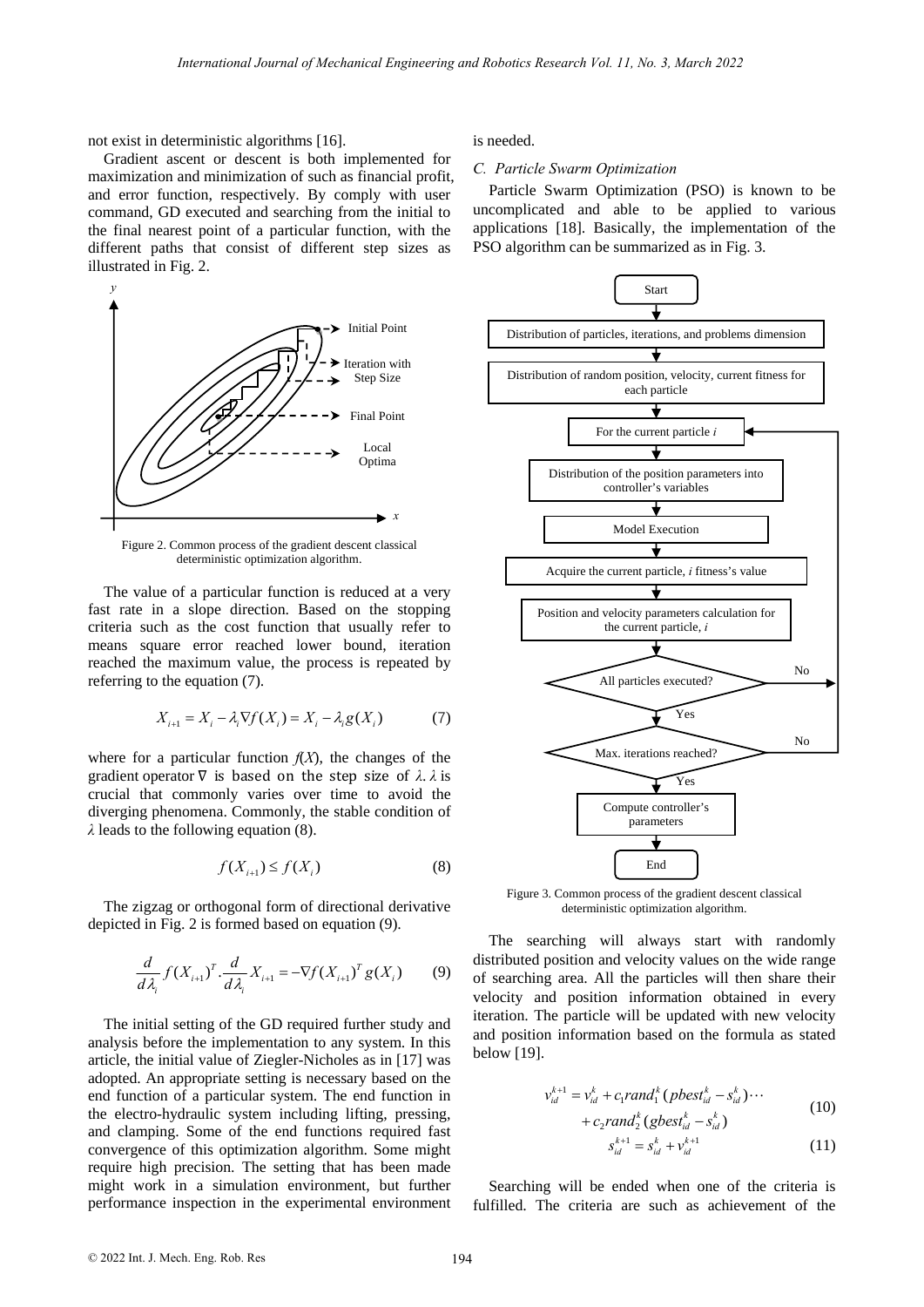minimum error, and maximum iterations are reached. Descriptions for formulas 10 and 11 are summarized in Table I [20].

| <b>Terms</b>       | <b>Description</b>                                                                                                                      |  |  |  |  |
|--------------------|-----------------------------------------------------------------------------------------------------------------------------------------|--|--|--|--|
| v                  | Particle's velocity                                                                                                                     |  |  |  |  |
| $k+1$              | Particle's future iteration                                                                                                             |  |  |  |  |
| I                  | Particle's value, where $i = 1, 2, 3, \dots, n$                                                                                         |  |  |  |  |
| $\overline{d}$     | Problem dimension of a particular system, where $d = 1$ ,<br>2, 3, , n                                                                  |  |  |  |  |
| k                  | Particle's iteration, where $k = 1, 2, 3, , n$                                                                                          |  |  |  |  |
| $c_{1/2}$          | $c_1$ = self-coefficient<br>$c_2$ = group / swarm-coefficient                                                                           |  |  |  |  |
| rand $\frac{1}{2}$ | $rand =$ random value ranged from 0 to 1<br>$rand_1$ = random value of self-coefficient<br>$rand_2$ = random value of group-coefficient |  |  |  |  |
| pbest              | Particle's personal or self-best value                                                                                                  |  |  |  |  |
| gbest              | Particle's group / swarm or global best value                                                                                           |  |  |  |  |

TABLE I. DESCRIPTION OF THE PSO FORMULA

# III. RESULTS AND DISCUSSION

In the control system, conventional tuning methods such as try and error, common Ziegler-Nichols tuning method for PID controller might hardly maximize the performance of a controller. Optimization methods are therefore compensating for this circumstance by obtaining the optimal gains of a controller. Countless optimization methods have been introduced over time through different device approach with a similar objective, which is to obtain an optimal result.

In this paper, MATLAB/Simulink 2021a software will be fully used to conduct the controller design and optimization process. By using a step response, the performance of the designed controllers, which are proportional-integral-derivative (PID) and fractionalorder proportional-integral-derivative (FOPID) have been observed. By using the classical and metaheuristics optimization methods, which are Gradient Descent (GD) and Particle Swarm Optimization (PSO), the performance of the obtained gains, implemented into the PID and FOPID controller have been evaluated.

Table II listed the parameters or gains acquired from both GD and PSO optimization methods. Fig. 4 is the output result with a specific line or waveform representation as indicated in the legend. Based on the result on the figure, and the numerical data in Table III, the PID and FOPID controllers, which optimized using GD showing slightly different performances compared with the PSO. While the FOPID controller that optimized using the PSO algorithm is far better than the PID controller.



Figure 4. Output performance of PID and FOPID with GD and PSO optimization algorithms.

In this work, the PSO algorithm implemented to search for the PID and FOPID gains was using random values as its initial value. While GD algorithm has using Ziegler-Nicholes parameters as emphasized in the earlier section as its initial value, which cannot be executed in a random parameter. Since the GD toolbox has been well-developed in MATLAB, thus the toolbox will be used, where fix initial gains are necessary before the execution. Instead of fix initial gains, PSO required only random or simply said any initial value to searching for the optimal gains.

Thus, in this situation, the performance measurement matric as tabulated in Table III is necessary to be involved. Since PSO is much more user friendly than the GD, which is like plug and play execution, thus the performance in terms of accuracy and precision might be degraded. However, as shown in the numerical data in the table, the overall performance in terms of overshot percentages, rise time, settling time and the root means square error analyses of the FOPID controller that optimized using PSO algorithm has outperformed the other three strategies.

TABLE II. GAINS OBTAINED USING GRADIENT DESCENT AND PARTICLE SWARM OPTIMIZATION METHODS

| Controller       | <b>Parameter</b> |         |        |         |          |  |
|------------------|------------------|---------|--------|---------|----------|--|
|                  | $K_p$            | $K_i$   | $K_d$  | v       | $\delta$ |  |
| PID-GD           | 123.2469         | 0.0150  | 0.0038 |         |          |  |
| PID-PSO          | 49.8454          | 0.0149  | 0.0471 |         |          |  |
| <b>FOPID-GD</b>  | 123.2799         | 0.0150  | 0.0038 |         | 1.0053   |  |
| <b>FOPID-PSO</b> | 49.8377          | 44.1156 | 0.0584 | 49.5288 | 0.0664   |  |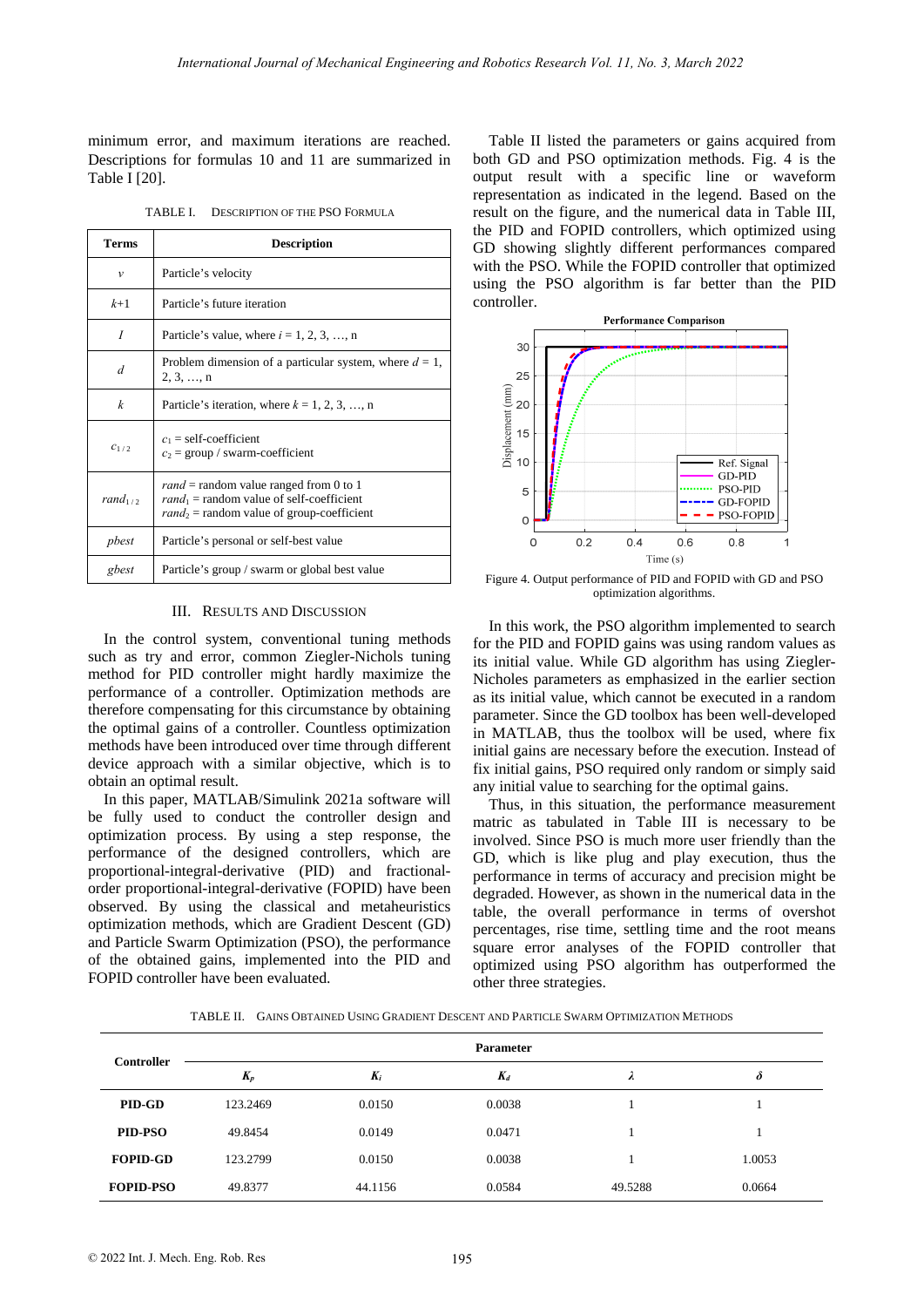| Controller       | <b>Transient Response</b> |          |          | <b>Steady-State</b>      |             |
|------------------|---------------------------|----------|----------|--------------------------|-------------|
|                  | OS(%)                     | $T_r(s)$ | $T_s(s)$ | Error $(e_{ss})$         | <b>RMSE</b> |
| PID-GD           | $6.4480 \times 10^{-07}$  | 0.0841   | 0.2054   | $1.7607 \times 10^{-04}$ | 1.6362      |
| PID-PSO          | $7.9940x10^{-06}$         | 0.2350   | 0.4755   | $1.0469 \times 10^{-03}$ | 2.4027      |
| <b>FOPID-GD</b>  | $1.9990x10^{-06}$         | 0.0840   | 0.2053   | $1.7600 \times 10^{-04}$ | 1.6360      |
| <b>FOPID-PSO</b> | $\overline{0}$            | 0.0687   | 0.1842   | $3.0375 \times 10^{-04}$ | 1.5310      |

TABLE III. ROOT MEANS SQUARE ERROR, TRANSIENT RESPONSE AND STEADY-STATE ERROR ANALYSES

Furthermore, from a practical standpoint, in terms of the gain's feasibilities for both GD and PSO algorithms, the value of the gains for the PSO is more reasonable than the GD that has very high gains. However, this statement required further analyses in the experiment environment. Thus, both GD and PSO optimization methods have their pros and cons. The knowledge for a proper setting is necessary so that the algorithm can perform optimally.

Refer to Fig. 5, the yellow boundary on the right side was formed based on the setting that has been made before the execution. In this paper, the default setting has been adopted by only changing the reference response value. The setting can still be adjusted to minimize the error obtained in the result. However, further examination in a practical experimental environment is necessary to examine the performance of the obtained gains. Damage or instability might be occurred due to the very high gains.



Figure 5. Optimization iteration for classical GD optimization method.

## IV. CONCLUSION

A research based on two different control strategies with two different optimization algorithms is conducted. The simple and industrial's favourite controller, which is the PID controller is first designed under the nonlinear and uncertain characteristics of the EHA system. Followed by the enhanced PID controller with the socalled FOPID controller is designed. The controller's gains are obtained using GD and PSO algorithms. Based on the result, the PID and FOPID controllers, which were optimized using GD capable to acquire better performance compared with the PSO. However, most of the classical optimization algorithms are known to be having issues in dealing with multimodal or discontinuity functions. Therefore, most of the optimization methods, including classical and metaheuristic optimization methods existed with the trade-off to satisfy all the performance matrixes including precision, accuracy, and feasibility in the practical environment. Hence, researchers are encouraged to develop a method that is capable to covered-up most of the performance matrixes.

## CONFLICT OF INTEREST

Authors declare no conflict of interest.

#### AUTHOR CONTRIBUTIONS

C. C. Soon and R. Ghazali conducted the research, analyzed the data, and wrote the paper. S. H. Chong, M. F. Ghani, Y. Md. Sam, Zulfatman review the manuscript. All authors had approved the final version manuscript.

#### ACKNOWLEDGEMENT

The support of Universiti Teknikal Malaysia Melaka (UTeM) is greatly acknowledged. The research was funded by UTeM Zamalah Scheme.

#### **REFERENCES**

- [1] J. Shi, L. Quan, X. Zhang, and X. Xiong, "Electro-hydraulic velocity and position control based on independent metering valve control in mobile construction equipment," *Autom. Constr.*, vol. 94, pp. 73–84, 2018.
- [2]  $\overrightarrow{O}$ . Gao, Z. Lu, J. Xue, and H. Gao, "Design and test of hydraulic device for electro-hydraulic controlled hitch system of a horticultural tractor," *INMATEH - Agric. Eng.*, vol. 60, no. 1, pp. 253–260, 2020.
- [3] Z. Han, M. Hu, J. Zhao, and W. Yu, "Study on the influences of oil supply pressure and maximum opening of electromagnetic valve on upstream pressure fluctuation," *Int. J. Engine Res.*, vol. 22, no. 3, pp. 935–948, 2021.
- [4] H. Roozbahani, M. Alizadeh, A. Ahomäki, and H. Handroos, "Coordinate-based control for a materials handling equipment utilizing real-time simulation," *Autom. Constr.*, vol. 122, pp. 1–24, 2021.
- [5] L. A. Lynch and B. T. Zigler, "Estimating energy consumption of mobile fluid power in the United States," 2017.
- [6] M. Jelali and A. Kroll, *Hydraulic Servo-systems: Modelling, Identification and Control*. Springer - Verlag London Limited, 2003.
- [7] A. Asgharnia, A. Jamali, R. Shahnazi, and A. Maheri, "Load mitigation of a class of 5-MW wind turbine with RBF neural network based fractional-order PID controller," *ISA Trans.*, vol. 96, pp. 272–286, 2020.
- [8] T. A. Jumani *et al.*, "Jaya optimization algorithm for transient response and stability enhancement of a fractional-order PID based automatic voltage regulator system," *Alexandria Eng. J.*, vol. 59,